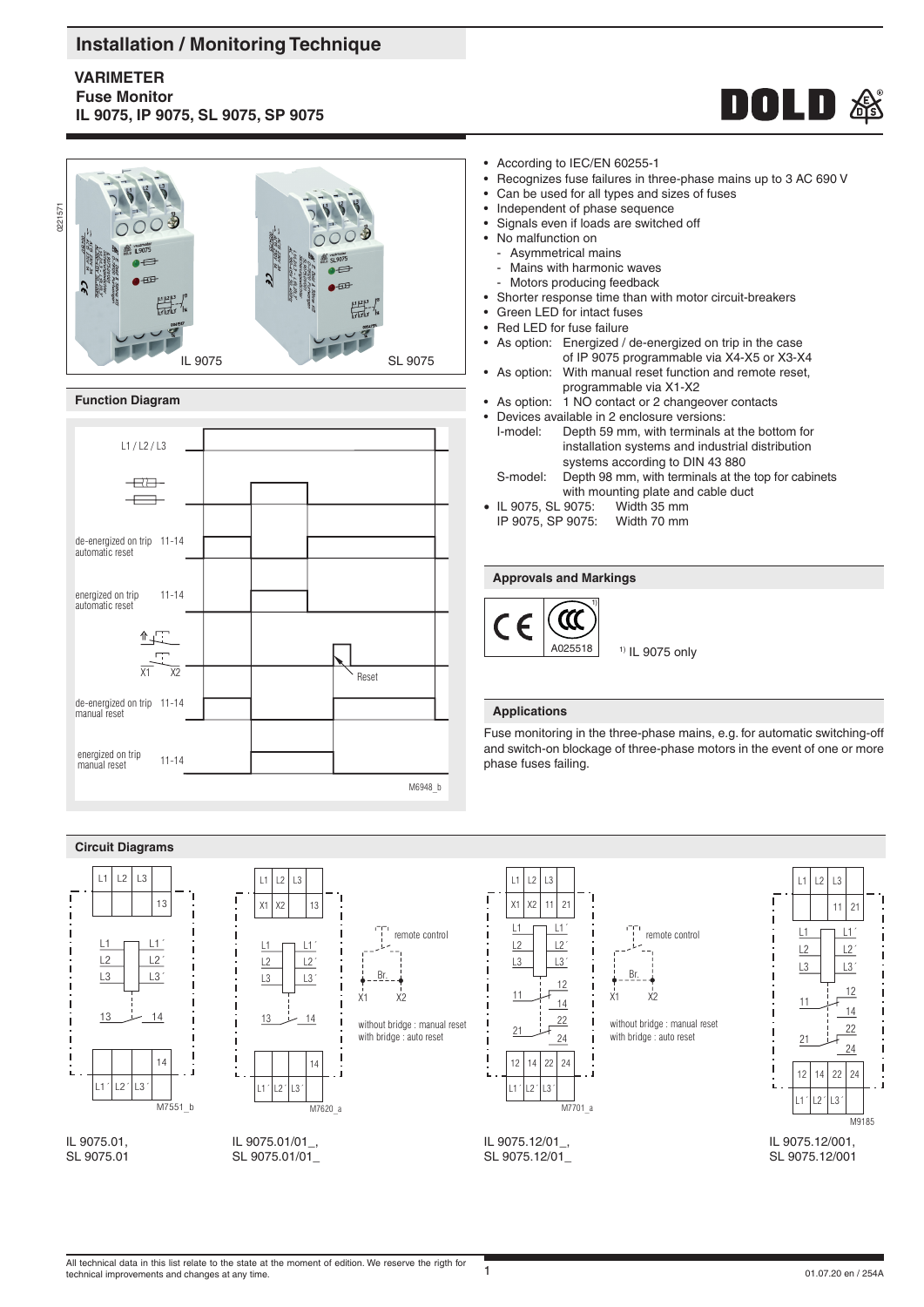





without bridge : manual reset with bridge : auto reset

X1 X2

IP 9075.12/010, SP 9075.12/010

| <b>Connection Terminals</b>                           |  |  |  |  |
|-------------------------------------------------------|--|--|--|--|
| <b>Signal description</b>                             |  |  |  |  |
| Voltage before the fuses                              |  |  |  |  |
| Voltage after the fuses                               |  |  |  |  |
| Programming manual reset / reset                      |  |  |  |  |
| Programming input<br>energized / de-energized on trip |  |  |  |  |
| NO contact Rel. 1                                     |  |  |  |  |
| 9075.12: 11, 12, 14   C/O contact Rel. 1              |  |  |  |  |
| 9075.12: 21, 22, 24   C/O contact Rel. 2              |  |  |  |  |
|                                                       |  |  |  |  |

## **Indicators**

green LED: For healthy fuse<br>
red LED: For blown fuse For blown fuse

### **Notes**

The internal resistance of the fuse monitor's measuring path is in the MOhm range, meaning that the regulations as regards touch voltage are fulfilled if a fuse is not present or if it is faulty (IEC 974-1, internal resistance > 2000 Ohm/V).

The cable length of the programming input X3, X4, X5 (energized / de-energized on trip) must not exceed 3 m.

# **Input**

| Nominal voltage U <sub>N</sub> :                        |                                        |                  |
|---------------------------------------------------------|----------------------------------------|------------------|
| IL/SL 9075.01/ $\_$ $\_$ :                              | 3 AC 110  127 V                        |                  |
|                                                         | 3 AC 220  240 V                        |                  |
|                                                         | 3 AC 380  415 V                        |                  |
|                                                         | 3 AC 400  440 V                        |                  |
| IL/SL 9075.12/_ _ _:                                    | 3 AC 110 V                             |                  |
|                                                         | 3 AC 230 V                             |                  |
|                                                         | 3 AC 400 V                             |                  |
| IP 9075, SP 9075:                                       | 3 AC 480  550 V, 600  690 V            |                  |
| Voltage range:                                          | $0.81.1 U_{N}$                         |                  |
| <b>Nominal consumption:</b>                             |                                        |                  |
| IL 9075, SL 9075:                                       | 2.0 VA (on L2 / L3)                    |                  |
| IP 9075, SP 9075:                                       | 3.0 VA (on L1 / L2)<br>50  400 Hz      |                  |
| <b>Nominal frequency:</b><br>Internal resistance of the |                                        |                  |
| measuring paths:                                        | $> 2000 \Omega/V$                      |                  |
| Permissible feedback:                                   | Max. 90 %                              |                  |
|                                                         |                                        |                  |
| Output                                                  |                                        |                  |
| <b>Contacts</b>                                         |                                        |                  |
| IL/SL 9075.01/ $_{---}$ :                               | 1 NO contact                           |                  |
| IL/SL 9075.12/ $\_{--}$ :                               | 2 changeover contacts                  |                  |
| IP/SP 9075.12/ $\_\_$                                   | 2 changeover contacts                  |                  |
| Response/release time                                   |                                        |                  |
| De-energized on trip                                    |                                        |                  |
| IL/SL 9075. _ _/001:                                    | $< 50$ ms                              |                  |
| IL/SL 9075. _ _/011:                                    | $< 50$ ms                              |                  |
| IP/SP 9075:                                             | $< 50$ ms                              |                  |
| Energized on trip                                       |                                        |                  |
| IL/SL 9075. $_{--}$ :                                   | $< 500$ ms                             |                  |
| IL/SL 9075. $_{--}$ /010:                               | $< 500$ ms                             |                  |
| IP/SP 9075:                                             | $< 500$ ms                             |                  |
| Output nominal voltage:                                 | Max. AC 250 V<br>4 A                   |                  |
| Thermal current $I_{\text{th}}$ :<br>Switching capacity |                                        |                  |
| to AC 15                                                |                                        |                  |
| IL/SL 9075:                                             |                                        |                  |
| NO contact:                                             | 3 A / AC 230 V                         | IEC/EN 60947-5-1 |
| NC contact:                                             | 1 A / AC 230 V                         | IEC/EN 60947-5-1 |
| to DC 13:                                               | 1 A / DC 24 V                          | IEC/EN 60947-5-1 |
| IP/SP 9075:                                             |                                        |                  |
| NO contact:                                             | 3 A / AC 230 V                         | IEC/EN 60947-5-1 |
| NC contact:                                             | 1 A / AC 230 V                         | IEC/EN 60947-5-1 |
| <b>Electrical life</b>                                  |                                        |                  |
| to AC 15 at 1 A, AC 230 V                               |                                        |                  |
| IL/SL 9075:                                             | $1.5 \times 10^5$ switching cycles     |                  |
| IP/SP 9075:                                             | $2.5 \times 10^5$ switching cycles     |                  |
| <b>Short circuit strength</b>                           |                                        |                  |
| mov funn rotings                                        | $\Lambda$ $\Lambda$ $\Omega$ $\Lambda$ | IEC/ENLCOOLE 1   |

**max. fuse rating:** 4 A gG / gL IEC/EN 60947-5-1 switching cycles

**Mechanical life:**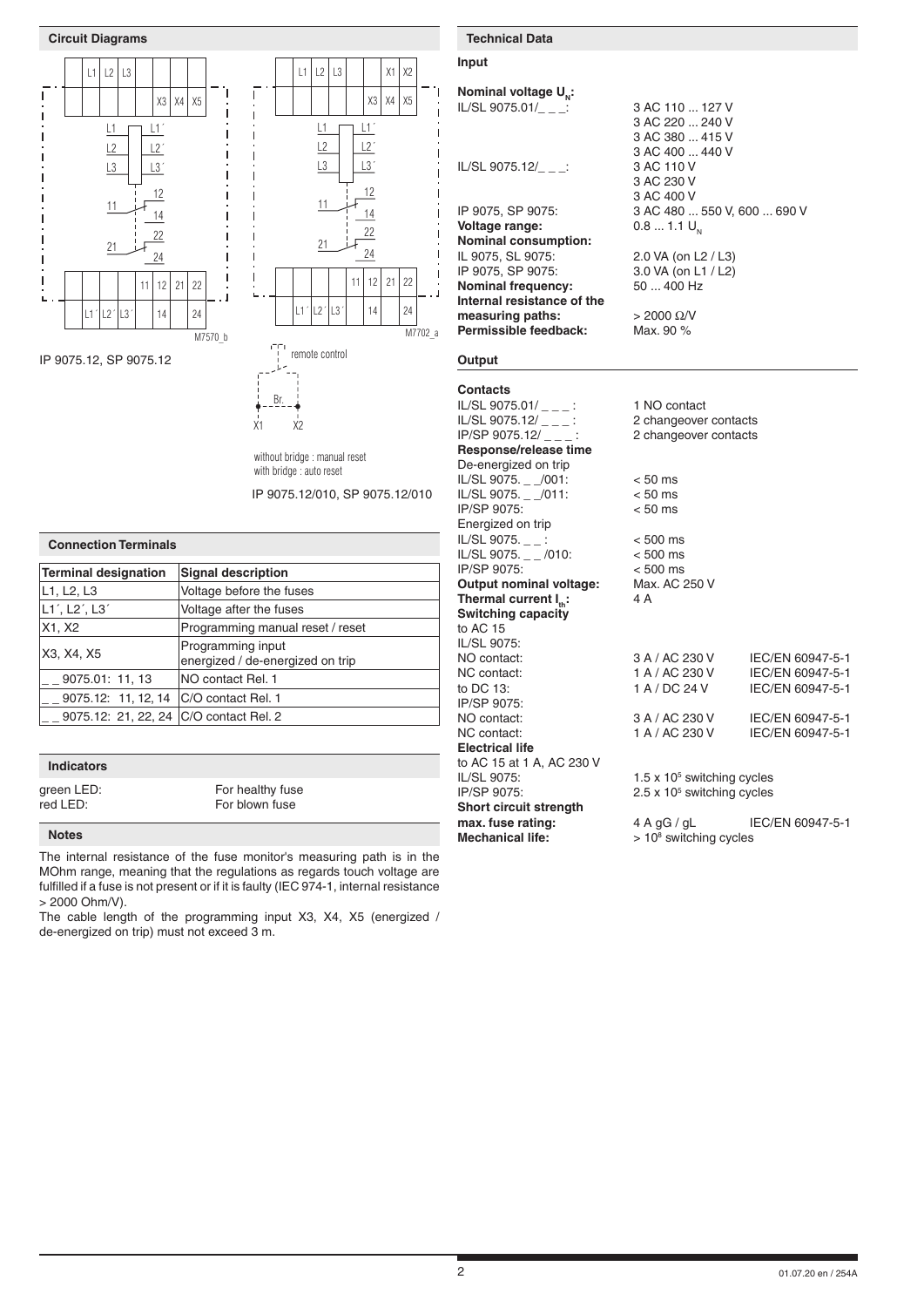## **General Data Operating mode:** Continuous operation **Temperature range:** Operation:  $-20 ... + 60 °C$ <br>Storage:  $-25 ... + 70 °C$ Storage:  $-25 ... + 70 °C$ <br>Altitude:  $< 2000 m$  $\frac{26}{1000}$  m **Clearance and creepage distances** rated rated impulse voltage voltage /<br>pollution degree: 4 kV / 2 pollution degree: 4 kV / 2 IEC 60664-1 **EMC** Electrostatic discharge: 8 kV (air) IEC/EN 61000-4-2 HF irradiation<br>80 MHz ... 1 GHz: 10 V / m IEC/EN 61000-4-3<br>3 V / m IEC/EN 61000-4-3 1 GHz ... 2.7 GHz: Fast transients: 4 kV IEC/EN 61000-4-4 Surge voltages between wires for power supply:  $2 kV$  IEC/EN 61000-4-5 between wire and ground: 4 kV IEC/EN 61000-4-5 HF wire guided: 10 V IEC/EN 61000-4-6<br>Interference suppression: I imit value class B FN 55011 Interference suppression: **Degree of protection:** IP 40 IEC/EN 60529<br>IP 20 IEC/EN 60529 Terminals: IP 20 IEC/EN 60529 Housing: Thermoplastic with V0 behaviour according to UL subject 94 **Vibration resistance:** Amplitude 0.35 mm, frequency10 ... 55 Hz IEC/EN 60068-2-6 **Climate resistance:** 20 / 060 / 04 IEC/EN 60068-1 **Terminal designation:**  $2 \times 2.5$  mm<sup>2</sup> solid or 2 x 1.5 mm<sup>2</sup> stranded ferruled DIN 46228-1/-2/-3/-4 Min. cross section: Insulation of wires or sleeve length: 10 mm **Wire fixing:** Flat terminals with self-lifting<br>clamping piece FC/EN 60999-1 clamping piece **Fixing torque:** 0.8 Nm<br> **Mounting:** DIN rail **IEC/EN 60715**  (also available for screw mounting) **Technical Data Standard Types Standard Types**

| IL 9075.01/001 AC 380  415 V 50  400 Hz<br>Article number:<br>0041517 |
|-----------------------------------------------------------------------|
| SL 9075.01/001 AC 380  415 V 50  400 Hz                               |
|                                                                       |
| Article number:<br>0054755                                            |
| • De-energized on trip                                                |
| • Automatic reset                                                     |
| • 1 NO contact                                                        |
| • Nominal voltage $U_{\omega}$ :<br>AC 380  415 V                     |
| • Width:<br>35 mm                                                     |

# **Variants**

| For rated voltages up to 3 AC 400 resp. 440 V: |                                                        |  |  |  |
|------------------------------------------------|--------------------------------------------------------|--|--|--|
| IL 9075.                                       | Energized on trip, automatic reset                     |  |  |  |
|                                                | IL 9075. _ /001: De-energized on trip, automatic reset |  |  |  |
|                                                | IL 9075. /010: Energized on trip, manual reset         |  |  |  |
|                                                | IL 9075. /011: De-energized on trip, manual reset      |  |  |  |
|                                                |                                                        |  |  |  |
| For rated voltages up to 3 AC 690 V            |                                                        |  |  |  |

| TUIT Talbu VUILayes up to 3 AO 030 V.       |                                          |  |  |  |
|---------------------------------------------|------------------------------------------|--|--|--|
| Energized / De-energized on trip, settable: |                                          |  |  |  |
| IP 9075.12:                                 | Automatic reset                          |  |  |  |
| IP 9075.12/010:                             | Manual reset or automatic reset settable |  |  |  |

### **Ordering example for variants**



**Weight:** IL 9075: 130 g SL 9075: 157 g<br>IP 9075: 255 g IP 9075: SP 9075: 304 g

# **Dimensions**

## **Width x height x depth**

| IL 9075: | $35 \times 90 \times 59$ mm |
|----------|-----------------------------|
| SL 9075: | 35 x 90 x 98 mm             |
| IP 9075: | 70 x 90 x 59 mm             |
| SP 9075: | 70 x 90 x 98 mm             |
|          |                             |